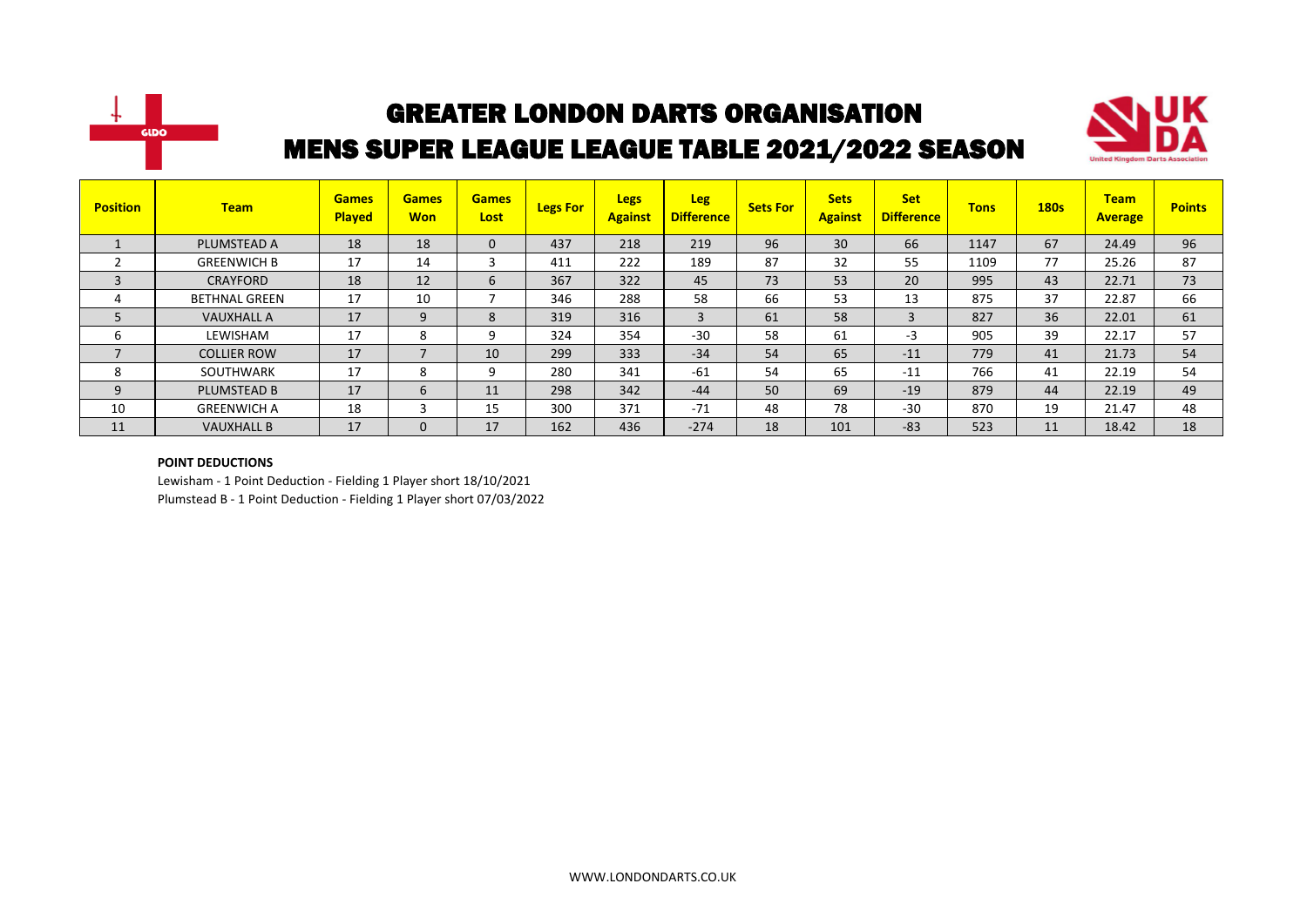

#### GREATER LONDON DARTS ORGANISATION MENS SUPER LEAGUE 2021/2022 SEASON RESULTS WEEK 20



| <b>CRAYFORD</b><br>4                        |                      |                | $\mathsf{v}$            |                         | <b>VAUXHALL A</b> |                         |                    | 3              |                |                         | <b>SCORE</b>     |                     |                  |                  |
|---------------------------------------------|----------------------|----------------|-------------------------|-------------------------|-------------------|-------------------------|--------------------|----------------|----------------|-------------------------|------------------|---------------------|------------------|------------------|
| Player                                      | Average              | <b>Tons</b>    | 180s                    | <b>HCO</b>              |                   | Player                  | <b>Average</b>     | <b>Tons</b>    | 180s           | <b>HCO</b>              |                  | Home Legs Away Legs | <b>Home Sets</b> | <b>Away Sets</b> |
| Marc Lee                                    | 27.74                | 10             |                         |                         |                   | John Michael            | 22.98              | 6              |                |                         | 4                | $\mathbf{1}$        | 1                | 0                |
| <b>Michael Owens</b>                        | 26.74                | 10             | $\overline{2}$          |                         |                   | Geoff Newbury           | 22.92              | 8              |                |                         | 4                | $\overline{2}$      | $\mathbf{1}$     | $\Omega$         |
| <b>Ben Cheeseman</b>                        | 28.29                | 8              | $\mathbf{1}$            | 112                     |                   | Paul Rafferty           | 24.01              | 8              |                |                         | 4                | $\mathbf{1}$        | $\mathbf{1}$     | 0                |
| Mark Foster                                 | 19.36                | 5              |                         |                         |                   | Sean Lahiff             | 22.72              | $\overline{7}$ |                |                         | 2                | 4                   | $\Omega$         | 1                |
| Mark Gallagher                              | 20.13                | 9              |                         |                         |                   | <b>Cameron Crabtree</b> | 21.87              | 17             |                | 127                     | 3                | 4                   | $\Omega$         | 1                |
| Matt Wood                                   | 22.43                | 10             |                         |                         |                   | <b>Henry Murphy</b>     | 25.42              | 9              |                |                         | $\overline{2}$   | 4                   | $\mathbf 0$      | 1                |
| <b>Ryan Francis</b>                         | 20.88                | 3              | $\mathbf{1}$            |                         |                   | Shaun Nolan             | 10.58              | $\mathbf{1}$   |                |                         | 4                | 0                   | $\mathbf{1}$     | 0                |
| Team Total                                  | 23.65                | 55             | $\overline{4}$          |                         |                   | <b>Team Total</b>       | 21.50              | 56             | 0              |                         | 23               | 16                  | $\overline{a}$   | 3                |
| Res: Jason Gallagher, Wayne Brown           |                      |                |                         |                         |                   | Res:                    |                    |                |                |                         |                  |                     |                  |                  |
|                                             |                      |                |                         |                         |                   |                         |                    |                |                |                         |                  |                     |                  |                  |
|                                             | <b>GREENWICH B</b>   |                |                         | $\overline{2}$          | $\mathsf{v}$      |                         | <b>PLUMSTEAD A</b> |                |                | $\overline{\mathbf{5}}$ |                  |                     | <b>SCORE</b>     |                  |
| Player                                      | <b>Average</b>       | <b>Tons</b>    | 180s                    | <b>HCO</b>              |                   | Player                  | Average            | <b>Tons</b>    | 180s           | <b>HCO</b>              |                  | Home Legs Away Legs | <b>Home Sets</b> | <b>Away Sets</b> |
| Mark Landers                                | 25.67                | 13             |                         | 104                     |                   | David Wawrzewski        | 28.41              | 13             | $\overline{2}$ |                         | 2                | 4                   | 0                | $\mathbf{1}$     |
| Nicky Turner                                | 22.44                | 9              | $\mathbf{1}$            |                         |                   | Lewis McGurn            | 25.60              | 14             | $\overline{2}$ |                         | 3                | 4                   | $\Omega$         | $\mathbf{1}$     |
| <b>Bradley Halls</b>                        | 24.28                | 10             |                         |                         |                   | <b>Tommy Sanwell</b>    | 25.77              | 12             |                | 100                     | $\overline{2}$   | 4                   | $\Omega$         | $\mathbf{1}$     |
| Dan Day                                     | 25.10                | 9              |                         |                         |                   | <b>Graham Rackstraw</b> | 25.75              | 14             |                |                         | $\overline{2}$   | 4                   | $\Omega$         | 1                |
| John Walters                                | 24.20                | 9              | $\mathbf 1$             |                         |                   | <b>Alex Harris</b>      | 24.05              | 11             |                |                         | $\Delta$         | $\overline{2}$      | 1                | 0                |
| <b>Paul Amos</b>                            | 29.49                | 13             | $\overline{\mathbf{2}}$ | 115                     |                   | <b>Freddie Box</b>      | 27.48              | 13             | $\overline{2}$ | 147                     | 4                | $\overline{2}$      | $\mathbf{1}$     | 0                |
| Darren Peetoom                              | 26.39                | 13             | $\mathbf 1$             |                         |                   | <b>Nick Cocks</b>       | 24.30              | 13             |                |                         | $\overline{2}$   | 4                   | 0                | 1                |
| Team Total                                  | 25.37                | 76             | 5                       |                         |                   | Team Total              | 25.91              | 90             | 6              |                         | 19               | 24                  | $\overline{a}$   | 5                |
| Res: Scott Artiss, John Hawkins             |                      |                |                         |                         |                   |                         |                    |                |                |                         |                  |                     |                  |                  |
| Res: Dean Coughlan, Shane Wilson, Matt Edes |                      |                |                         |                         |                   |                         |                    |                |                |                         |                  |                     |                  |                  |
|                                             | <b>VAUXHALL B</b>    |                |                         | $\mathbf{1}$            | $\mathsf{v}$      |                         | <b>SOUTHWARK</b>   |                |                | 6                       |                  |                     | <b>SCORE</b>     |                  |
| Player                                      | <b>Average</b>       | <b>Tons</b>    | 180s                    | <b>HCO</b>              |                   | Player                  | Average            | <b>Tons</b>    | 180s           | HCO                     | <b>Home Legs</b> | <b>Away Legs</b>    | <b>Home Sets</b> | <b>Away Sets</b> |
| Paul Hart                                   | 21.31                | 7              |                         |                         |                   | <b>Ricky Martin</b>     | 21.55              | $\overline{3}$ | $\mathbf{1}$   |                         | 0                | 4                   | $\Omega$         | 1                |
| Carl Davies                                 | 13.03                |                |                         |                         |                   | David Read              | 21.57              | 10             | $\mathbf{1}$   |                         | $\mathbf 1$      | 4                   | $\Omega$         | 1                |
| Darren Canty                                | 19.75                | $\overline{7}$ |                         |                         |                   | <b>David Farmer</b>     | 24.14              | $\overline{7}$ |                | 135                     | $\mathbf 0$      | 4                   | $\Omega$         | 1                |
| David Griffiths                             | 15.87                | 5              |                         |                         |                   | David Peyre             | 16.07              | $\overline{4}$ |                |                         | 3                | 4                   | $\Omega$         | 1                |
| <b>Henry Baptiste</b>                       | 16.56                | 5              |                         |                         |                   | Paul Butler             | 13.55              | $\overline{2}$ |                |                         | 4                | $\Omega$            | 1                | $\Omega$         |
| Sean Sullivan                               | 17.78                | $\overline{4}$ |                         |                         |                   | <b>Ben West</b>         | 24.14              | $\overline{7}$ |                |                         | $\Omega$         | 4                   | $\Omega$         | 1                |
| George Elvy                                 | 21.26                | 3              |                         |                         |                   | <b>Steve Beasley</b>    | 25.05              | 8              |                |                         | 0                | 4                   | 0                | 1                |
| <b>Team Total</b>                           | 17.94                | 31             | $\pmb{0}$               |                         |                   | <b>Team Total</b>       | 20.87              | 41             | $\mathbf 2$    |                         | 8                | 24                  | $\mathbf{1}$     | 6                |
| Res: Steven Williams                        |                      |                |                         |                         |                   | Res:                    |                    |                |                |                         |                  |                     |                  |                  |
|                                             |                      |                |                         |                         |                   |                         |                    |                |                |                         |                  |                     |                  |                  |
|                                             | <b>PLUMSTEAD B</b>   |                |                         | $\overline{\mathbf{3}}$ | $\mathsf{v}$      |                         | <b>LEWISHAM</b>    |                |                | $\overline{4}$          |                  |                     | <b>SCORE</b>     |                  |
| Player                                      | Average              | <b>Tons</b>    | 180s                    | <b>HCO</b>              |                   | Player                  | Average            | <b>Tons</b>    | 180s           | <b>HCO</b>              |                  | Home Legs Away Legs | <b>Home Sets</b> | <b>Away Sets</b> |
| <b>Craig Watkins</b>                        | 26.72                | 6              | $\overline{2}$          |                         |                   | Alex Fried              | 20.67              | 3              |                |                         | 4                | 0                   | 1                | 0                |
| <b>Tom Davison</b>                          | 18.82                | 3              |                         |                         |                   | <b>Earl Grant</b>       | 20.04              | $\sqrt{4}$     |                |                         | $\mathbf 0$      | 4                   | 0                | $\mathbf{1}$     |
| Ronnie Rickner                              | 24.31                | 12             |                         |                         |                   | <b>Steve Ferguson</b>   | 25.71              | 16             |                | 130                     | 3                | 4                   | $\Omega$         | 1                |
| <b>Malcolm Morgan</b>                       | 26.91                | 10             | $\mathbf{1}$            | 100                     |                   | Matt Winzar             | 23.01              | $\overline{7}$ |                |                         | 4                | $\mathbf{1}$        | 1                | $\Omega$         |
| <b>Richard Elms</b>                         | 24.68                | 9              |                         |                         |                   | Raj Gujjalu             | 19.49              | 3              |                |                         | $\Delta$         | $\mathbf{1}$        | 1                | $\Omega$         |
| Alan Reeves                                 | 22.43                | 5              |                         | 120                     |                   | <b>Spencer Ellis</b>    | 25.05              | 13             |                |                         | $\mathbf{1}$     | 4                   | $\Omega$         | $\mathbf{1}$     |
| <b>Ricky Broughton</b>                      | 25.10                | 8              |                         | 101                     |                   | <b>Gene Hill</b>        | 26.45              | 13             | $\mathbf{1}$   |                         | 3                | 4                   | $\Omega$         | 1                |
| <b>Team Total</b>                           | 24.14                | 53             | 3                       |                         |                   | <b>Team Total</b>       | 22.92              | 59             | $\mathbf{1}$   |                         | 19               | 18                  | 3                | 4                |
| Res:                                        |                      |                |                         |                         |                   | Res:                    |                    |                |                |                         |                  |                     |                  |                  |
|                                             |                      |                |                         |                         |                   |                         |                    |                |                |                         |                  |                     |                  |                  |
|                                             | <b>BETHNAL GREEN</b> |                |                         | $\overline{4}$          | $\mathsf{v}$      |                         | <b>COLLIER ROW</b> |                |                | $\overline{\mathbf{3}}$ |                  |                     | <b>SCORE</b>     |                  |
| Player                                      | Average              | <b>Tons</b>    | 180s                    | <b>HCO</b>              |                   | Player                  | Average            | <b>Tons</b>    | 180s           | HCO                     |                  | Home Legs Away Legs | <b>Home Sets</b> | <b>Away Sets</b> |
| Ricky Crawford                              | 22.11                | 6              |                         |                         |                   | John Loeber             | 26.74              | 14             | $\mathbf{1}$   |                         | 1                | 4                   | 0                | 1                |
| <b>John Hind</b>                            | 26.50                | 9              | $\overline{\mathbf{2}}$ |                         |                   | Liam Hill               | 25.92              | 10             |                | 102                     | 4                | 3                   | 1                | 0                |
| <b>Matt Finch</b>                           | 24.74                | 12             | $\overline{2}$          |                         |                   | <b>Ernest Hodgson</b>   | 19.65              | 5              |                |                         | 4                | $\overline{2}$      | 1                | $\Omega$         |
| <b>Consilio Misfud</b>                      | 20.04                | 5              |                         |                         |                   | <b>Steve Harold</b>     | 18.45              | 6              |                |                         | 4                | 0                   | 1                | $\Omega$         |
| Richard Ryan                                | 26.82                | 16             |                         |                         |                   | <b>Joe Russell</b>      | 26.44              | 13             |                |                         | 3                | 4                   | $\Omega$         | 1                |

Aaron Beeney 24.97 9 1 Shaun Lovett 19.42 3 **4** 1 **1** 0 Danny Brown 21.51 4 **Danny Faulkner 27.08 8 1** 0 **4** 0 **1** *Team Total* 23.81 61 5 *Team Total* 23.39 59 2 *20 18 4 3*

Res: Res: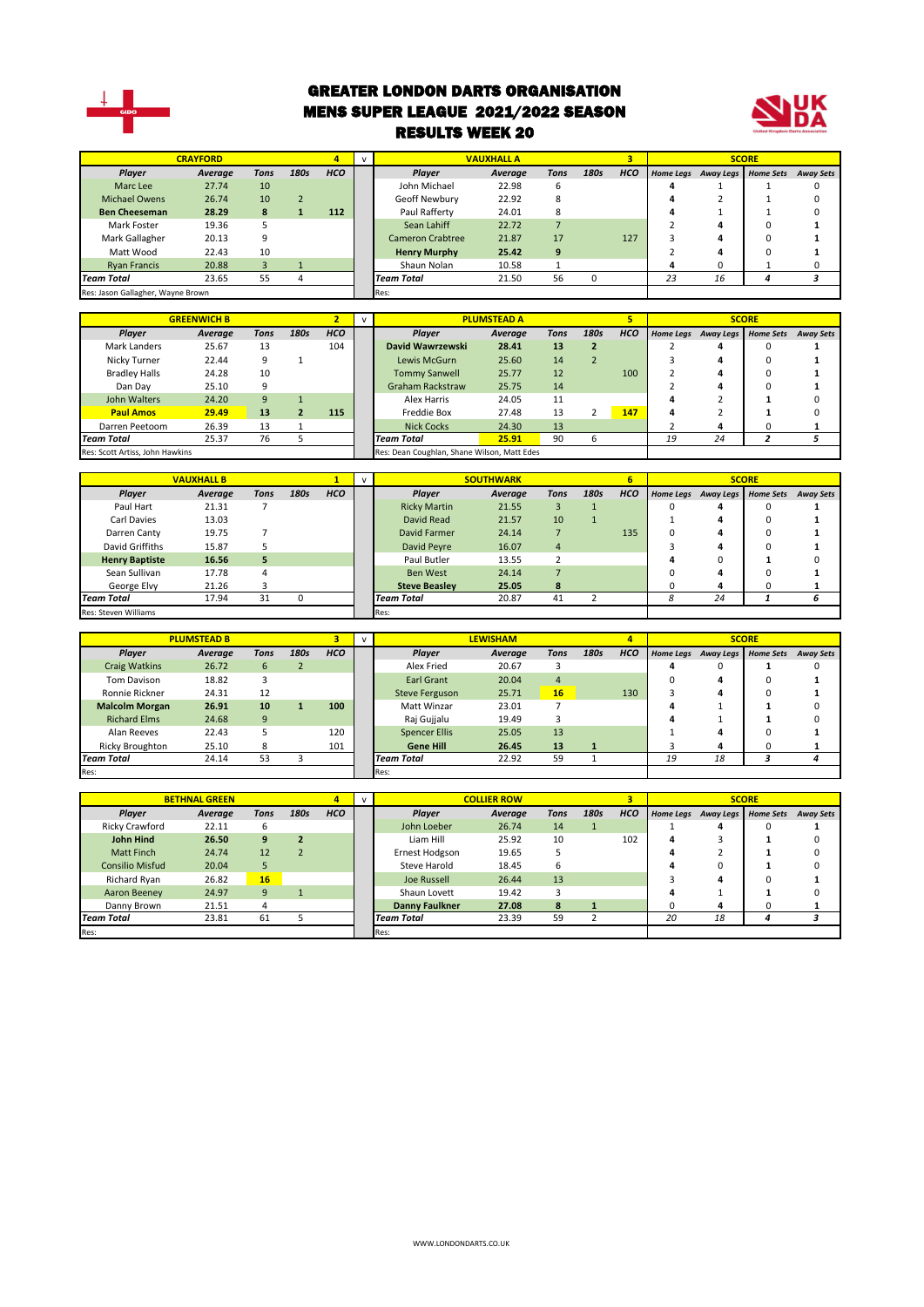



| <b>Position</b> | <b>Player</b>           | <b>Superleague Team</b> | <b>National</b><br><b>League Team</b> | <b>Attended</b> | <b>Games</b><br><b>Played</b> | <b>Games</b><br><b>Won</b> | <b>Games</b><br>Lost | Legs<br><b>For</b> | Legs<br><b>Against</b> | Leg<br><b>Diff</b> | <b>Tons</b> | <b>180s</b>    | <b>High</b><br><b>Checkout</b> | <b>Average</b> | <b>Dyanmic</b><br><b>Average</b> |
|-----------------|-------------------------|-------------------------|---------------------------------------|-----------------|-------------------------------|----------------------------|----------------------|--------------------|------------------------|--------------------|-------------|----------------|--------------------------------|----------------|----------------------------------|
| $\mathbf{1}$    | David Wawrzewski        | Plumstead A             | <b>LONDON</b>                         | 18              | 18                            | 17                         | $\mathbf{1}$         | 71                 | 10                     | 61                 | 182         | 13             | 116                            | 27.20          | 44.20                            |
| $\overline{2}$  | <b>Graham Rackstraw</b> | Plumstead A             | LONDON                                | 19              | 19                            | 17                         | $\overline{2}$       | 70                 | 25                     | 45                 | 209         | 9              | 126                            | 25.36          | 42.36                            |
| 3               | Darren Peetoom          | Greenwich B             | <b>ESSEX</b>                          | 17              | 17                            | 14                         | 3                    | 63                 | 21                     | 42                 | 183         | 13             | 120                            | 27.61          | 41.61                            |
| 4               | Henry Murphy            | Vauxhall A              | YES                                   | 18              | 18                            | 16                         | $\overline{2}$       | 66                 | 26                     | 40                 | 139         | 12             | 130                            | 24.28          | 40.28                            |
| 5               | Aaron Beeney            | Bethnal Green           | <b>NO</b>                             | 15              | 15                            | 13                         | $\overline{2}$       | 57                 | 15                     | 42                 | 138         | $\overline{7}$ | 125                            | 26.86          | 39.86                            |
| 6               | Ben West                | Southwark               | <b>LONDON</b>                         | 18              | 18                            | 14                         | $\overline{4}$       | 61                 | 29                     | 32                 | 170         | 3              | 140                            | 25.63          | 39.63                            |
| $\overline{7}$  | Paul Amos               | Greenwich B             | <b>NO</b>                             | 16              | 16                            | 13                         | $\overline{3}$       | 58                 | 28                     | 30                 | 157         | 19             | 115                            | 25.90          | 38.90                            |
| 8               | Dan Day                 | Greenwich B             | <b>LONDON</b>                         | 14              | 14                            | 12                         | $\overline{2}$       | 53                 | 23                     | 30                 | 134         | 3              | 154                            | 26.63          | 38.63                            |
| 9               | Matt Wood               | Crayford                | <b>LONDON</b>                         | 18              | 18                            | 14                         | $\overline{4}$       | 64                 | 37                     | 27                 | 190         | 6              | 110                            | 24.44          | 38.44                            |
| 10              | Lee Cocks               | Plumstead A             | LONDON                                | 14              | 14                            | 13                         | $\mathbf{1}$         | 55                 | 9                      | 46                 | 118         | 15             | 160                            | 25.42          | 38.42                            |
| 11              | John Loeber             | <b>Collier Row</b>      | <b>LONDON</b>                         | 17              | 17                            | 14                         | $\overline{3}$       | 61                 | 32                     | 29                 | 140         | 13             | 114                            | 24.21          | 38.21                            |
| 12              | <b>Cameron Crabtree</b> | Vauxhall A              | <b>SURREY</b>                         | 18              | 18                            | 15                         | $\overline{3}$       | 63                 | 38                     | 25                 | 137         | 4              | 127                            | 23.10          | 38.10                            |
| 13              | Liam Hill               | <b>Collier Row</b>      | <b>LONDON</b>                         | 17              | 17                            | 13                         | $\overline{4}$       | 61                 | 30                     | 31                 | 151         | 9              | 111                            | 24.97          | 37.97                            |
| 14              | <b>Bradley Halls</b>    | Greenwich B             | <b>ESSEX</b>                          | 18              | 18                            | 12                         | 6                    | 58                 | 39                     | 19                 | 163         | 12             | 161                            | 25.62          | 37.62                            |
| 15              | Chris Holt              | Greenwich A             | <b>LONDON</b>                         | 17              | $\overline{17}$               | 13                         | $\overline{a}$       | 57                 | 33                     | 24                 | 152         | 6              | 129                            | 24.35          | 37.35                            |
| 16              | <b>Scott Artiss</b>     | Greenwich B             | LONDON                                | 17              | 15                            | 12                         | $\overline{3}$       | 53                 | 25                     | 28                 | 130         | 11             | 170                            | 24.98          | 36.98                            |
| 17              | <b>Steve Beasley</b>    | Southwark               | <b>LONDON</b>                         | 18              | 18                            | 12                         | 6                    | 61                 | 42                     | 19                 | 164         | 11             | 155                            | 24.83          | 36.83                            |
| 18              | John Hind               | <b>Bethnal Green</b>    | LONDON                                | 16              | 16                            | 12                         | 4                    | 56                 | 32                     | 24                 | 137         | 8              | 146                            | 24.82          | 36.82                            |
| 19              | Jamie Peetoom           | Greenwich A             | <b>ESSEX</b>                          | 16              | 16                            | 11                         | 5                    | 52                 | 26                     | 26                 | 158         | $\overline{4}$ | 141                            | 25.54          | 36.54                            |
| 20              | Marc Lee                | Crayford                | <b>NO</b>                             | 17              | 14                            | 12                         | $\overline{2}$       | 51                 | 23                     | 28                 | 138         | $\overline{7}$ | 127                            | 24.34          | 36.34                            |
| 21              | John Walters            | Greenwich B             | <b>LONDON</b>                         | 18              | 18                            | 12                         | 6                    | 62                 | 37                     | 25                 | 160         | 6              | 160                            | 24.30          | 36.30                            |
| 22              | Wayne Brown             | Crayford                | <b>LONDON</b>                         | 18              | 15                            | 12                         | $\overline{3}$       | 52                 | 36                     | 16                 | 127         | 5              | 146                            | 24.10          | 36.10                            |
| 23              | Gene Hill               | Lewisham                | <b>LONDON</b>                         | 16              | 16                            | 11                         | 5                    | 51                 | 38                     | 13                 | 147         | 8              | 124                            | 24.51          | 35.51                            |
| 24              | <b>Ricky Martin</b>     | Southwark               | <b>YES</b>                            | 13              | 13                            | 11                         | $\overline{2}$       | 45                 | 20                     | 25                 | 92          | 8              | 130                            | 24.32          | 35.32                            |
| 25              | <b>Freddie Box</b>      | Plumstead A             | <b>KENT</b>                           | 18              | 18                            | 11                         | $\overline{7}$       | 54                 | 41                     | 13                 | 158         | 10             | 147                            | 23.96          | 34.96                            |
| 26              | Matt Finch              | <b>Bethnal Green</b>    | <b>MIDDLESEX</b>                      | 17              | 17                            | 10                         | $\overline{7}$       | 49                 | 43                     | 6                  | 154         | $\overline{7}$ | 161                            | 24.00          | 34.00                            |
| 27              | Dean Coughlan           | Plumstead A             | <b>LONDON</b>                         | 19              | 18                            | 10                         | 8                    | 55                 | 50                     | 5                  | 145         | 11             | 124                            | 23.74          | 33.74                            |
| 28              | Richard Ryan            | <b>Bethnal Green</b>    | <b>NO</b>                             | 15              | 15                            | 10                         | 5                    | 49                 | 30                     | 19                 | 125         | $\overline{4}$ | 129                            | 23.69          | 33.69                            |
| 29              | Jason Gallagher         | Crayford                | <b>LONDON</b>                         | 17              | 16                            | 10                         | 6                    | 52                 | 34                     | 18                 | 128         | 6              | 146                            | 23.30          | 33.30                            |
| 30              | Steve Ferguson          | Lewisham                | LONDON                                | 17              | $\overline{17}$               | 11                         | 6                    | 54                 | 51                     | 3                  | 143         | 5              | 138                            | 22.15          | 33.15                            |
| 31              | <b>Joe Russell</b>      | <b>Collier Row</b>      | <b>ESSEX</b>                          | 16              | 14                            | 9                          | 5                    | 43                 | 34                     | 9                  | 134         | $\overline{2}$ | 94                             | 23.77          | 32.77                            |
| 32              | Matt Winzar             | Lewisham                | LONDON                                | 18              | 18                            | 9                          | 9                    | 59                 | 55                     | 4                  | 177         | 12             | 95                             | 23.49          | 32.49                            |
| 33              | Mark Landers            | Greenwich B             | <b>NO</b>                             | 13              | 12                            | 8                          | $\overline{4}$       | 41                 | 24                     | 17                 | 125         | 5              | 104                            | 24.32          | 32.32                            |
| 34              | <b>Richard Elms</b>     | Plumstead B             | <b>KENT</b>                           | 15              | 15                            | 9                          | 6                    | 44                 | 40                     | $\overline{4}$     | 142         | 6              | 116                            | 23.24          | 32.24                            |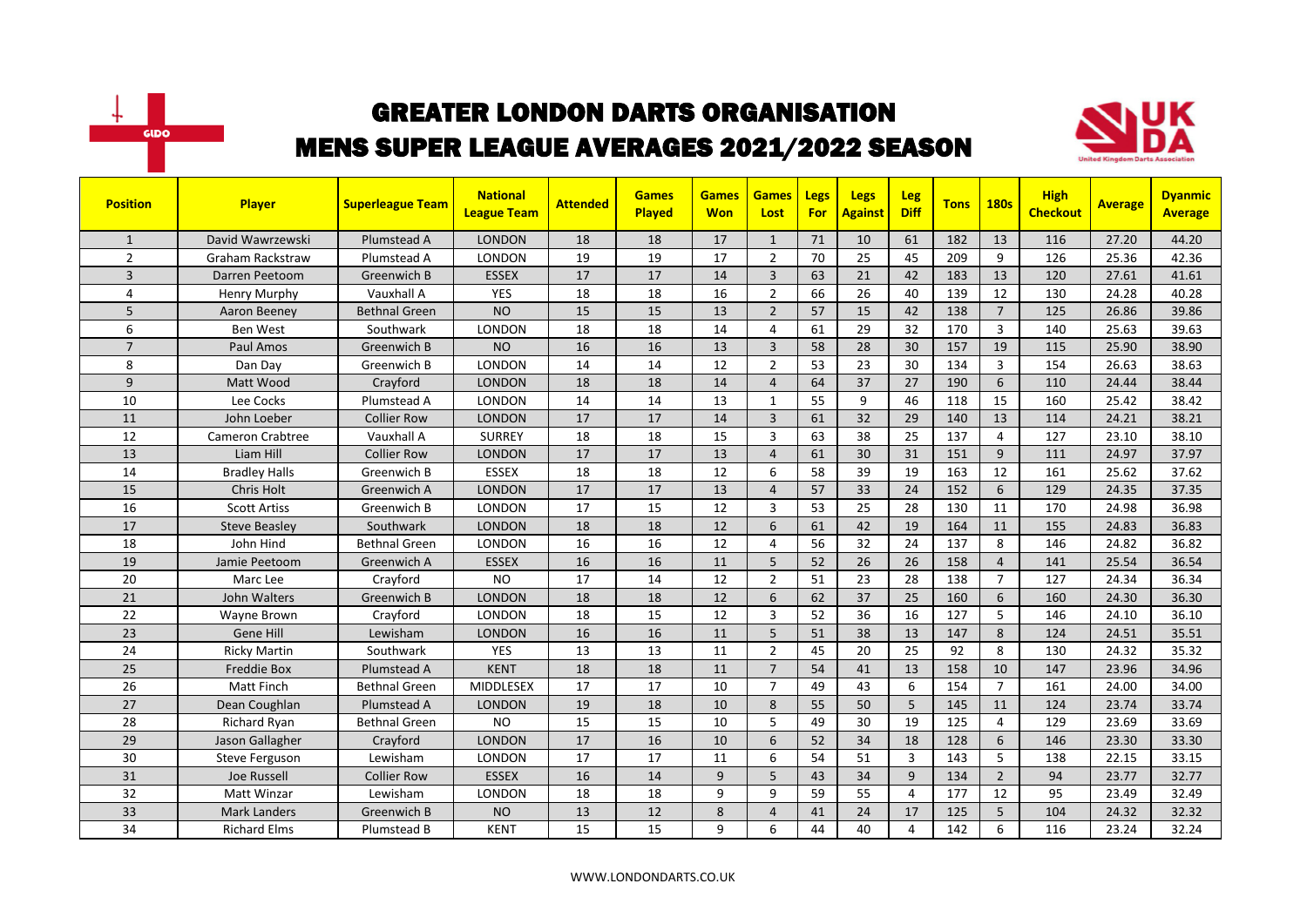



| <b>Position</b> | Player                 | <b>Superleague Team</b> | <b>National</b><br><b>League Team</b> | <b>Attended</b> | <b>Games</b><br><b>Played</b> | <b>Games</b><br><b>Won</b> | <b>Games</b><br>Lost | <b>Legs</b><br>For | <b>Legs</b><br><b>Against</b> | <b>Leg</b><br><b>Diff</b> | <b>Tons</b> | <b>180s</b>    | <b>High</b><br><b>Checkout</b> | <b>Average</b> | <b>Dyanmic</b><br><b>Average</b> |
|-----------------|------------------------|-------------------------|---------------------------------------|-----------------|-------------------------------|----------------------------|----------------------|--------------------|-------------------------------|---------------------------|-------------|----------------|--------------------------------|----------------|----------------------------------|
| 35              | <b>Ben Cheeseman</b>   | Crayford                | <b>LONDON</b>                         | 15              | 12                            | $\overline{7}$             | 5                    | 39                 | 28                            | 11                        | 101         | 11             | 112                            | 24.70          | 31.70                            |
| 36              | <b>Matt Edes</b>       | Plumstead A             | <b>LONDON</b>                         | 17              | 15                            | 10                         | 5                    | 45                 | 37                            | 8                         | 88          | 4              | 107                            | 21.62          | 31.62                            |
| 37              | Malcolm Morgan         | Plumstead B             | <b>NO</b>                             | 14              | 14                            | 9                          | 5                    | 47                 | 35                            | 12                        | 125         | $\overline{7}$ | 127                            | 22.59          | 31.59                            |
| 38              | <b>Spencer Ellis</b>   | Lewisham                | <b>NO</b>                             | 18              | 18                            | 9                          | 9                    | 50                 | 50                            | $\Omega$                  | 150         | $\overline{7}$ | 119                            | 22.59          | 31.59                            |
| 39              | Ronnie Rickner         | Plumstead B             | <b>LONDON</b>                         | 17              | 17                            | 9                          | 8                    | 50                 | 40                            | 10                        | 133         | 8              | 121                            | 22.57          | 31.57                            |
| 40              | Paul Rafferty          | Vauxhall A              | <b>NO</b>                             | 18              | 18                            | 9                          | 9                    | 50                 | 52                            | $-2$                      | 167         | $\overline{7}$ | 120                            | 22.49          | 31.49                            |
| 41              | <b>Scott Marsh</b>     | Plumstead A             | LONDON                                | 5               | 5                             | 5                          | $\Omega$             | 20                 | $\overline{3}$                | 17                        | 44          | $\mathbf{1}$   | 142                            | 26.48          | 31.48                            |
| 42              | <b>Steve Parratt</b>   | Vauxhall A              | <b>YES</b>                            | 15              | 15                            | 8                          | $\overline{7}$       | 37                 | 40                            | $-3$                      | 109         | 6              | 117                            | 22.70          | 30.70                            |
| 43              | <b>Alan Reeves</b>     | Plumstead B             | <b>LONDON</b>                         | 12              | 12                            | 6                          | 6                    | 32                 | 29                            | $\overline{3}$            | 89          | 10             | 160                            | 24.29          | 30.29                            |
| 44              | Dave McClaren          | Lewisham                | <b>NO</b>                             | $\overline{7}$  | $\overline{7}$                | 6                          | $\mathbf{1}$         | 26                 | 10                            | 16                        | 60          | $\mathbf{1}$   | 161                            | 23.82          | 29.82                            |
| 45              | David Farmer           | Southwark               | <b>NO</b>                             | 18              | 17                            | 8                          | 9                    | 37                 | 49                            | $-12$                     | 100         | $\mathbf{1}$   | 135                            | 21.46          | 29.46                            |
| 46              | <b>Ricky Broughton</b> | Plumstead B             | <b>NO</b>                             | 11              | 11                            | 6                          | 5                    | 33                 | 27                            | 6                         | 88          | $\overline{2}$ | 121                            | 23.35          | 29.35                            |
| 47              | Danny Faulkner         | <b>Collier Row</b>      | <b>LONDON</b>                         | 17              | 17                            | $\overline{7}$             | 10                   | 42                 | 47                            | $-5$                      | 112         | 8              | 156                            | 22.01          | 29.01                            |
| 48              | <b>Tommy Sanwell</b>   | Plumstead A             | <b>LONDON</b>                         | 3               | $\overline{3}$                | 3                          | $\Omega$             | 12                 | $\overline{2}$                | 10                        | 32          | $\mathbf{0}$   | 100                            | 25.86          | 28.86                            |
| 49              | Shane Wilson           | Plumstead A             | <b>LONDON</b>                         | 16              | 12                            | 6                          | 6                    | 34                 | 35                            | $-1$                      | 116         | $\mathbf{1}$   | 115                            | 22.71          | 28.71                            |
| 50              | <b>Daniel Perfect</b>  | Crayford                | <b>YES</b>                            | 15              | 12                            | 8                          | $\overline{4}$       | 35                 | 32                            | 3                         | 70          | $\overline{2}$ | 114                            | 20.56          | 28.56                            |
| 51              | <b>Nick Cocks</b>      | Plumstead A             | <b>LONDON</b>                         | 5               | 5                             | $\overline{4}$             | $\mathbf{1}$         | 19                 | 12                            | $\overline{7}$            | 66          | $\overline{3}$ | 78                             | 24.39          | 28.39                            |
| 52              | Lewis McGurn           | Plumstead A             | <b>LONDON</b>                         | $\overline{3}$  | $\overline{3}$                | $\overline{2}$             | $\mathbf{1}$         | 10                 | 10                            | $\Omega$                  | 39          | $\overline{4}$ | 95                             | 26.35          | 28.35                            |
| 53              | Raj Gujjalu            | Lewisham                | <b>NO</b>                             | 17              | 16                            | $\overline{7}$             | 9                    | 42                 | 51                            | $-9$                      | 124         | $\overline{2}$ | 137                            | 21.13          | 28.13                            |
| 54              | Michael Owens          | Crayford                | <b>WILTSHIRE</b>                      | 17              | 10                            | 6                          | 4                    | 30                 | 25                            | 5                         | 60          | $\overline{7}$ | 76                             | 22.09          | 28.09                            |
| 55              | <b>Edgar Znutins</b>   | Greenwich A             | <b>YES</b>                            | 14              | 13                            | 5                          | 8                    | 34                 | 36                            | $-2$                      | 91          | $\mathbf{1}$   | 124                            | 22.78          | 27.78                            |
| 56              | Consilio Misfud        | <b>Bethnal Green</b>    | <b>YES</b>                            | 16              | 15                            | $\overline{7}$             | 8                    | 42                 | 39                            | $\overline{3}$            | 92          | $\mathbf{1}$   | 104                            | 20.53          | 27.53                            |
| 57              | Danny Brown            | Bethnal Green           | <b>LONDON</b>                         | 12              | 11                            | $\overline{4}$             | $\overline{7}$       | 29                 | 34                            | $-5$                      | 87          | 6              | 154                            | 23.06          | 27.06                            |
| 58              | Alex Harris            | Plumstead A             | <b>LONDON</b>                         | 3               | $\overline{3}$                | $\overline{2}$             | $\mathbf{1}$         | 10                 | $\overline{7}$                | $\overline{3}$            | 28          | $\overline{2}$ | 60                             | 25.00          | 27.00                            |
| 59              | <b>Nicky Turner</b>    | Greenwich B             | <b>LONDON</b>                         | 14              | 12                            | $\overline{3}$             | 9                    | 28                 | 40                            | $-12$                     | 99          | 13             | 118                            | 23.41          | 26.41                            |
| 60              | <b>Tony Hamit</b>      | <b>Bethnal Green</b>    | <b>LONDON</b>                         | 15              | 14                            | 5                          | 9                    | 35                 | 41                            | $-6$                      | 94          | 4              | 91                             | 21.31          | 26.31                            |
| 61              | <b>Steve Cooper</b>    | Southwark               | <b>NO</b>                             | 10              | 10                            | $\overline{4}$             | 6                    | 26                 | 31                            | $-5$                      | 63          | $\overline{7}$ | 93                             | 22.30          | 26.30                            |
| 62              | Kevin Reid             | Plumstead B             | <b>KENT</b>                           | 1               | $\mathbf{1}$                  | 1                          | $\mathbf 0$          | 4                  | 0                             | 4                         | 6           | $\mathbf 0$    | 60                             | 25.05          | 26.05                            |
| 63              | <b>Richard Hill</b>    | Plumstead B             | <b>NO</b>                             | 11              | 11                            | $\overline{4}$             | $\overline{7}$       | 27                 | 33                            | $-6$                      | 99          | $\mathbf{1}$   | 101                            | 22.05          | 26.05                            |
| 64              | David Read             | Southwark               | <b>YES</b>                            | 5               | 5                             | 3                          | $\overline{2}$       | 14                 | 12                            | $\overline{2}$            | 41          | $\overline{2}$ | 96                             | 23.01          | 26.01                            |
| 65              | <b>Tony Webb</b>       | Greenwich A             | <b>YES</b>                            | 17              | 16                            | 6                          | 10                   | 38                 | 49                            | $-11$                     | 96          | $\overline{2}$ | 114                            | 19.81          | 25.81                            |
| 66              | Sean Lahiff            | Vauxhall A              | <b>YES</b>                            | 4               | $\overline{4}$                | 4                          | $\mathbf 0$          | 16                 | 8                             | 8                         | 25          | $\mathbf 0$    | 76                             | 21.79          | 25.79                            |
| 67              | <b>Rob Edwards</b>     | Vauxhall A              | <b>NO</b>                             | 10              | 10                            | $\overline{4}$             | 6                    | 28                 | 30                            | $-2$                      | 70          | $\overline{2}$ | 105                            | 21.73          | 25.73                            |
| 68              | Alex Fried             | Lewisham                | <b>NO</b>                             | 17              | 17                            | 5                          | 12                   | 29                 | 60                            | $-31$                     | 82          | $\Omega$       | 86                             | 20.66          | 25.66                            |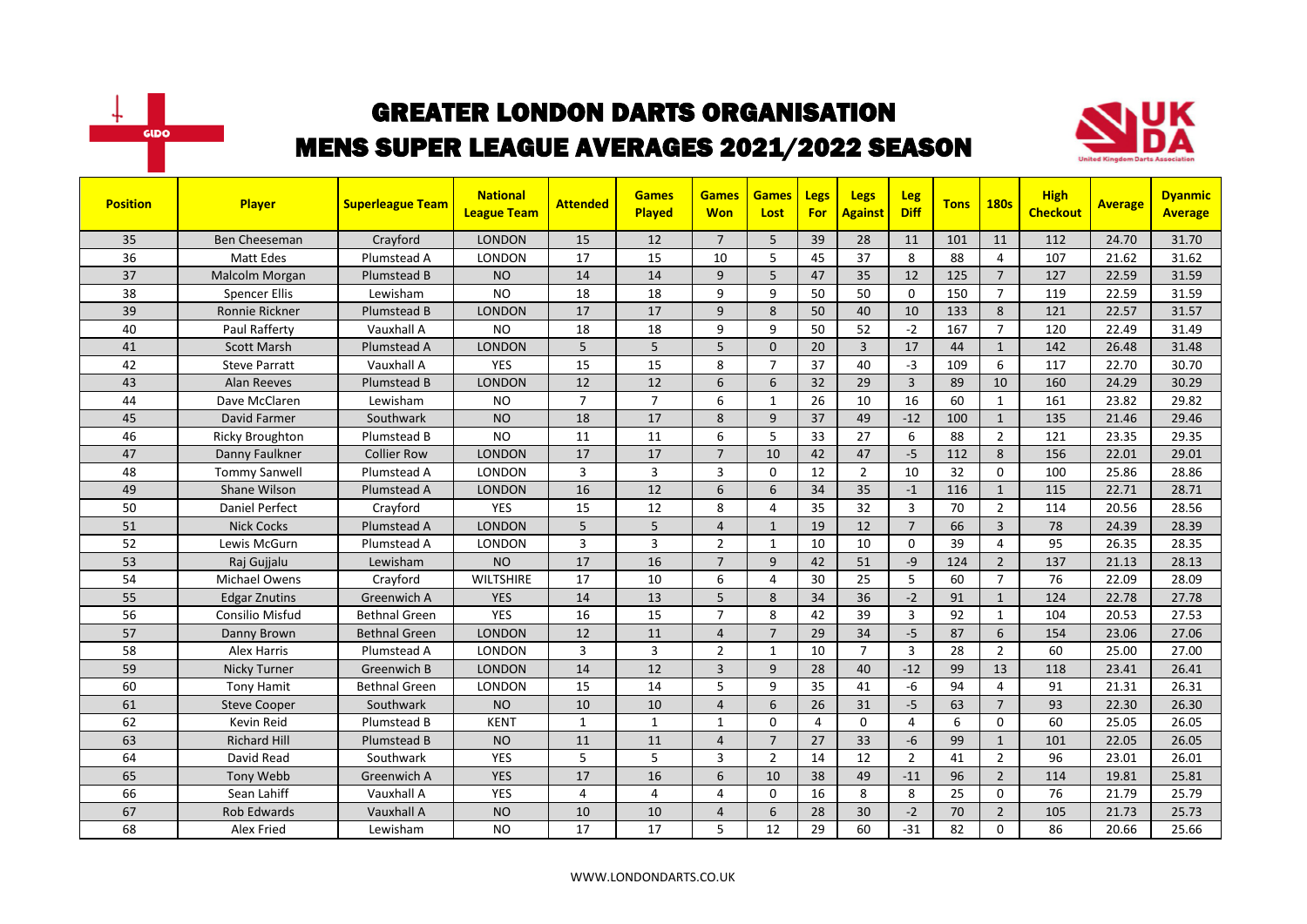



| <b>Position</b> | Player                | <b>Superleague Team</b> | <b>National</b><br><b>League Team</b> | <b>Attended</b> | <b>Games</b><br>Played | <b>Games</b><br><b>Won</b> | <b>Games</b><br>Lost | Legs<br>For    | Legs<br><b>Against</b> | Leg<br><b>Diff</b> | <b>Tons</b>    | <b>180s</b>    | <b>High</b><br><b>Checkout</b> | <b>Average</b> | <b>Dyanmic</b><br><b>Average</b> |
|-----------------|-----------------------|-------------------------|---------------------------------------|-----------------|------------------------|----------------------------|----------------------|----------------|------------------------|--------------------|----------------|----------------|--------------------------------|----------------|----------------------------------|
| 69              | <b>Ashley Scott</b>   | Southwark               | <b>YES</b>                            | 8               | $\overline{7}$         | 3                          | $\overline{4}$       | 18             | 25                     | $-7$               | 44             | 5              | 80                             | 22.56          | 25.56                            |
| 70              | Craig Watkins         | Plumstead B             | <b>KENT</b>                           | 9               | 9                      | 3                          | 6                    | 23             | 27                     | $-4$               | 61             | 4              | 128                            | 22.54          | 25.54                            |
| 71              | <b>Geoff Newbury</b>  | Vauxhall A              | <b>YES</b>                            | 17              | 17                     | 3                          | 14                   | 35             | 57                     | $-22$              | 127            | 3              | 124                            | 22.22          | 25.22                            |
| 72              | Kirk DeRuyter         | Vauxhall B              | <b>SURREY</b>                         | 5               | 5                      | $\overline{2}$             | $\overline{3}$       | 12             | 13                     | $-1$               | 38             | $\mathbf{1}$   | 160                            | 23.05          | 25.05                            |
| 73              | Jamie Davis           | Bethnal Green           | <b>MIDDLESEX</b>                      | $\overline{4}$  | $\overline{3}$         | $\overline{3}$             | $\Omega$             | 12             | 5                      | $\overline{7}$     | 17             | $\mathbf{0}$   | 74                             | 21.96          | 24.96                            |
| 74              | John Michael          | Vauxhall A              | ???                                   | 6               | 6                      | 3                          | $\overline{3}$       | 17             | 14                     | 3                  | 44             | $\overline{2}$ | 68                             | 21.87          | 24.87                            |
| 75              | John Badger           | Greenwich A             | <b>YES</b>                            | 9               | 8                      | $\overline{4}$             | $\overline{4}$       | 25             | 24                     | $\mathbf{1}$       | 64             | $\mathbf{1}$   | 90                             | 20.50          | 24.50                            |
| 76              | Robbie Smith          | <b>Collier Row</b>      | <b>NO</b>                             | 6               | 6                      | 3                          | 3                    | 19             | 16                     | 3                  | 48             | 3              | 146                            | 21.30          | 24.30                            |
| 77              | George Cox            | Crayford                | <b>YES</b>                            | 8               | 6                      | $\overline{2}$             | $\overline{4}$       | 13             | 17                     | $-4$               | 40             | $\mathbf{1}$   | 102                            | 22.30          | 24.30                            |
| 78              | <b>Andrew Culling</b> | Greenwich A             | YES                                   | 16              | 14                     | 4                          | 10                   | 27             | 48                     | $-21$              | 67             | $\mathbf 0$    | 120                            | 20.03          | 24.03                            |
| 79              | Jake Murphy           | Vauxhall B              | <b>YES</b>                            | 8               | $\overline{7}$         | 3                          | $\overline{4}$       | 19             | 19                     | $\Omega$           | 41             | $\mathbf{1}$   | 98                             | 20.97          | 23.97                            |
| 80              | Sam Samson            | Plumstead B             | <b>KENT</b>                           | $\mathbf{1}$    | $\mathbf{1}$           | $\mathbf{1}$               | $\Omega$             | $\overline{4}$ | $\mathbf{1}$           | $\overline{3}$     | 6              | $\Omega$       | 40                             | 22.94          | 23.94                            |
| 81              | Danny Winmill         | <b>Bethnal Green</b>    | <b>NO</b>                             | 10              | 9                      | $\overline{4}$             | 5                    | 21             | 28                     | $-7$               | 42             | $\overline{3}$ | 78                             | 19.92          | 23.92                            |
| 82              | Paul Hart             | Vauxhall B              | <b>YES</b>                            | 17              | $\overline{17}$        | 4                          | 13                   | 33             | 64                     | $-31$              | 114            | $\mathbf{1}$   | 118                            | 19.51          | 23.51                            |
| 83              | Mark Gallagher        | Crayford                | <b>YES</b>                            | 18              | 12                     | $\overline{2}$             | 10                   | 26             | 45                     | $-19$              | 87             | $\mathbf{1}$   | 90                             | 21.45          | 23.45                            |
| 84              | Ray Tutin             | Greenwich A             | ???                                   | 3               | $\overline{3}$         | $\Omega$                   | 3                    | 6              | 12                     | $-6$               | 24             | $\mathbf 0$    | 60                             | 23.43          | 23.43                            |
| 85              | <b>Ryan Francis</b>   | Crayford                | <b>YES</b>                            | 12              | 6                      | $\overline{3}$             | $\overline{3}$       | 16             | 15                     | $\mathbf{1}$       | 42             | $\mathbf{1}$   | 60                             | 20.41          | 23.41                            |
| 86              | <b>Steve Harold</b>   | Collier Row             | YES                                   | 15              | 14                     | 3                          | 11                   | 22             | 50                     | $-28$              | 72             | 4              | 122                            | 20.39          | 23.39                            |
| 87              | <b>Chris Hogg</b>     | Southwark               | <b>SURREY</b>                         | $\overline{4}$  | $\overline{2}$         | $\mathbf{1}$               | $\mathbf{1}$         | $\overline{4}$ | $\overline{4}$         | $\Omega$           | 16             | $\mathbf{0}$   | 107                            | 22.34          | 23.34                            |
| 88              | <b>Richard Innes</b>  | Plumstead B             | <b>NO</b>                             | 9               | 8                      | $\overline{2}$             | 6                    | 18             | 28                     | $-10$              | 57             | 4              | 112                            | 21.33          | 23.33                            |
| 89              | <b>John Hawkins</b>   | Greenwich B             | <b>YES</b>                            | 15              | $\overline{4}$         | $\overline{3}$             | $\mathbf{1}$         | 14             | 9                      | $\overline{5}$     | 34             | $\pmb{0}$      | 101                            | 20.16          | 23.16                            |
| 90              | Sam Packer            | Southwark               | <b>YES</b>                            | 4               | $\overline{4}$         | $\overline{2}$             | $\overline{2}$       | 11             | 12                     | $-1$               | 24             | 3              | 70                             | 21.15          | 23.15                            |
| 91              | <b>Earl Grant</b>     | Lewisham                | <b>NO</b>                             | 15              | 13                     | 3                          | 10                   | 22             | 44                     | $-22$              | 60             | $\overline{4}$ | 69                             | 20.03          | 23.03                            |
| 92              | Michael Barnard       | Plumstead A             | LONDON                                | $\overline{2}$  | $\overline{2}$         | 1                          | 1                    | $\overline{7}$ | 4                      | 3                  | 24             | $\mathbf 0$    | 60                             | 22.01          | 23.01                            |
| 93              | Luke Nelson           | Vauxhall A              | <b>MIDDLESEX</b>                      | 11              | 11                     | $\overline{2}$             | 9                    | 21             | 38                     | $-17$              | 55             | $\mathbf{0}$   | 105                            | 20.92          | 22.92                            |
| 94              | <b>Michael Power</b>  | Southwark               | <b>LONDON</b>                         | $\mathbf{1}$    | $\mathbf{1}$           | $\Omega$                   | $\mathbf{1}$         | $\Omega$       | $\overline{4}$         | $-4$               | $\overline{4}$ | $\Omega$       | $\Omega$                       | 22.68          | 22.68                            |
| 95              | <b>Henry Baptiste</b> | Vauxhall B              | <b>NO</b>                             | 18              | 18                     | $\overline{4}$             | 14                   | 29             | 60                     | $-31$              | 96             | $\mathbf{1}$   | 112                            | 18.63          | 22.63                            |
| 96              | Micky Francis         | <b>Collier Row</b>      | <b>YES</b>                            | 3               | $\overline{3}$         | $\overline{2}$             | $\mathbf{1}$         | 9              | 10                     | $-1$               | 29             | 0              | 48                             | 20.48          | 22.48                            |
| 97              | Darren Irving         | Vauxhall B              | <b>NO</b>                             | $\mathbf{1}$    | $\mathbf{1}$           | $\overline{0}$             | $\mathbf{1}$         | $\overline{2}$ | $\overline{4}$         | $-2$               | 8              | $\mathbf{0}$   | 50                             | 22.14          | 22.14                            |
| 98              | Luke Fleming          | Plumstead B             | <b>NO</b>                             | 3               | $\overline{3}$         | 0                          | 3                    | 3              | 12                     | -9                 | 22             | $\mathbf 0$    | 40                             | 22.13          | 22.13                            |
| 99              | Luke Faulkner         | <b>Collier Row</b>      | <b>YES</b>                            | 10              | $\overline{7}$         | $\overline{2}$             | 5                    | 13             | 21                     | $-8$               | 31             | $\overline{2}$ | 96                             | 20.10          | 22.10                            |
| 100             | Shaun Lovett          | <b>Collier Row</b>      | YES                                   | 17              | 17                     | 3                          | 14                   | 24             | 58                     | $-34$              | 55             | $\overline{2}$ | 152                            | 19.01          | 22.01                            |
| 101             | Alex Spencer          | Vauxhall B              | <b>NO</b>                             | $\overline{2}$  | $\overline{2}$         | $\mathbf{1}$               | $\mathbf{1}$         | 6              | 6                      | $\mathbf{0}$       | 12             | $\mathbf 0$    | 52                             | 20.99          | 21.99                            |
| 102             | Gregg DeRuyter        | Vauxhall B              | YES                                   | 14              | 14                     | 3                          | 11                   | 20             | 51                     | $-31$              | 57             | $\mathbf{1}$   | 71                             | 18.92          | 21.92                            |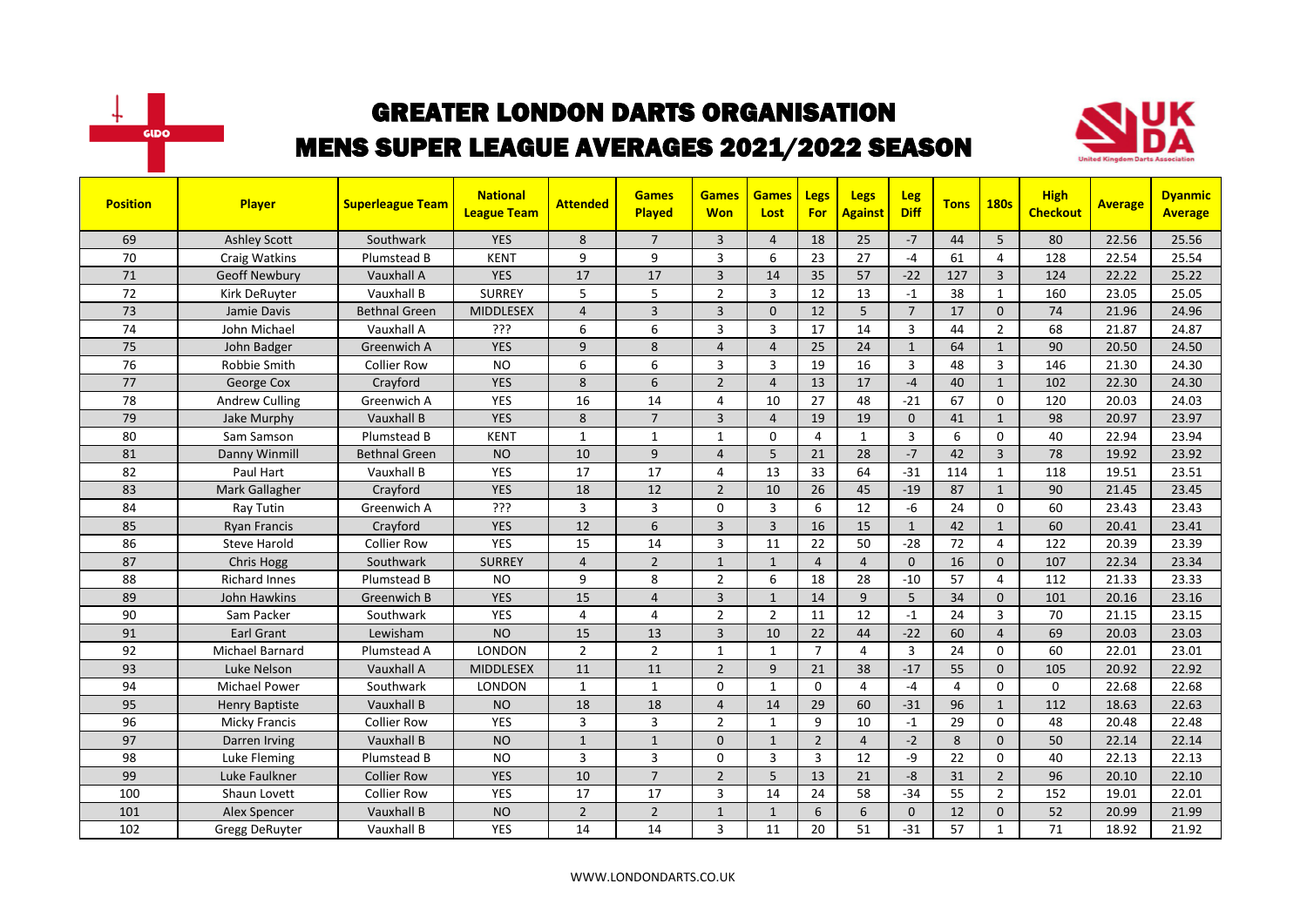



| <b>Position</b> | <b>Player</b>          | <b>Superleague Team</b> | <b>National</b><br><b>League Team</b> | <b>Attended</b> | <b>Games</b><br>Played | <b>Games</b><br><b>Won</b> | <b>Games</b><br>Lost | Legs<br><b>For</b> | Legs<br><b>Against</b> | Leg<br><b>Diff</b> | <b>Tons</b>    | <b>180s</b>    | <b>High</b><br><b>Checkout</b> | <b>Average</b> | <b>Dyanmic</b><br><b>Average</b> |
|-----------------|------------------------|-------------------------|---------------------------------------|-----------------|------------------------|----------------------------|----------------------|--------------------|------------------------|--------------------|----------------|----------------|--------------------------------|----------------|----------------------------------|
| 103             | Andrew Kennedy         | Plumstead B             | <b>YES</b>                            | 12              | 12                     | $\overline{2}$             | 10                   | 18                 | 44                     | $-26$              | 48             | $\overline{2}$ | 147                            | 19.85          | 21.85                            |
| 104             | <b>Freddie Francis</b> | <b>Collier Row</b>      | YES                                   | 3               | 3                      | $\mathbf{1}$               | $\overline{2}$       | $\overline{7}$     | 11                     | $-4$               | 18             | 0              | 40                             | 20.83          | 21.83                            |
| 105             | <b>Craig Searle</b>    | Vauxhall B              | <b>YES</b>                            | $\overline{2}$  | $\overline{2}$         | $\Omega$                   | $\overline{2}$       | $\overline{3}$     | 8                      | $-5$               | 13             | $\overline{2}$ | 48                             | 21.66          | 21.66                            |
| 106             | Mark Ward              | Plumstead B             | <b>NO</b>                             | 8               | 8                      | $\mathbf{1}$               | $\overline{7}$       | 13                 | 28                     | $-15$              | 45             | 3              | 84                             | 20.59          | 21.59                            |
| 107             | James Stephenson       | Southwark               | <b>NO</b>                             | $\mathbf{1}$    | $\mathbf{1}$           | $\Omega$                   | $\mathbf{1}$         | $\mathbf{1}$       | $\overline{4}$         | $-3$               | $\overline{2}$ | $\mathbf{1}$   | 50                             | 21.40          | 21.40                            |
| 108             | Gary Holt              | Greenwich A             | <b>YES</b>                            | 17              | 16                     | $\overline{2}$             | 14                   | 28                 | 59                     | $-31$              | 92             | $\overline{2}$ | 115                            | 19.23          | 21.23                            |
| 109             | <b>Brendan Gillen</b>  | Greenwich A             | <b>YES</b>                            | 5               | 5                      | $\overline{2}$             | $\overline{3}$       | 10                 | 14                     | $-4$               | 30             | $\mathbf{0}$   | 74                             | 19.22          | 21.22                            |
| 110             | Soul Deen              | Lewisham                | <b>NO</b>                             | $\overline{2}$  | $\overline{2}$         | 0                          | $\overline{2}$       | 5                  | 8                      | $-3$               | 17             | $\mathbf 0$    | 36                             | 20.69          | 20.69                            |
| 111             | <b>Curtis Donnelly</b> | Greenwich A             | <b>YES</b>                            | 16              | 15                     | $\mathbf{1}$               | 14                   | 20                 | 58                     | $-38$              | 82             | $\overline{2}$ | 133                            | 19.66          | 20.66                            |
| 112             | <b>Ricky Crawford</b>  | <b>Bethnal Green</b>    | YES                                   | 11              | $\overline{7}$         | $\mathbf{1}$               | 6                    | 10                 | 24                     | $-14$              | 28             | $\mathbf{1}$   | 40                             | 19.60          | 20.60                            |
| 113             | <b>Richard Smith</b>   | Lewisham                | ?ְרָי                                 | $\mathbf{1}$    | $\mathbf{1}$           | $\mathbf{1}$               | $\Omega$             | $\overline{4}$     | $\overline{2}$         | $\overline{2}$     | $\overline{4}$ | $\mathbf{1}$   | 60                             | 19.58          | 20.58                            |
| 114             | <b>Mark Foster</b>     | Crayford                | <b>YES</b>                            | 18              | 12                     | $\mathbf{1}$               | 11                   | 12                 | 46                     | $-34$              | 67             | $\Omega$       | 154                            | 19.48          | 20.48                            |
| 115             | George Elvy            | Vauxhall B              | <b>YES</b>                            | 18              | 18                     | $\mathbf{1}$               | 17                   | 21                 | 69                     | $-48$              | 78             | $\overline{3}$ | 120                            | 19.23          | 20.23                            |
| 116             | Robert Magwood         | Vauxhall B              | <b>NO</b>                             | $\overline{3}$  | $\overline{3}$         | $\Omega$                   | 3                    | $\mathbf{1}$       | 12                     | $-11$              | 10             | $\Omega$       | 52                             | 20.02          | 20.02                            |
| 117             | David Lee              | Southwark               | <b>YES</b>                            | 6               | 6                      | $\mathbf{0}$               | 6                    | $\overline{4}$     | 24                     | $-20$              | 16             | $\mathbf{1}$   | 40                             | 19.67          | 19.67                            |
| 118             | Darren Canty           | Vauxhall B              | <b>YES</b>                            | $\overline{2}$  | $\overline{2}$         | 0                          | $\overline{2}$       | $\mathbf{1}$       | 8                      | $-7$               | 11             | $\mathbf 0$    | 39                             | 19.63          | 19.63                            |
| 119             | Jozsef Varga           | Vauxhall B              | <b>NO</b>                             | $\overline{3}$  | $\overline{3}$         | $\mathbf{1}$               | $\overline{2}$       | $\overline{7}$     | 10                     | $-3$               | 13             | $\mathbf{1}$   | 101                            | 18.47          | 19.47                            |
| 120             | <b>Denzil Riley</b>    | <b>Bethnal Green</b>    | <b>NO</b>                             | $\overline{2}$  | $\overline{2}$         | 1                          | 1                    | 5                  | $\overline{7}$         | $-2$               | 10             | $\mathbf{1}$   | 65                             | 18.44          | 19.44                            |
| 121             | <b>Tom Davison</b>     | Plumstead B             | ???                                   | $\overline{2}$  | $\overline{2}$         | $\Omega$                   | $\overline{2}$       | $\mathbf{1}$       | 8                      | $-7$               | 8              | $\Omega$       | 20                             | 19.39          | 19.39                            |
| 122             | <b>Scott Mulgrew</b>   | Greenwich A             | <b>YES</b>                            | $\overline{2}$  | $\overline{2}$         | 0                          | $\overline{2}$       | $\overline{3}$     | 8                      | $-5$               | 9              | $\mathbf{1}$   | 48                             | 19.12          | 19.12                            |
| 123             | Liam Chandler-Honnor   | Southwark               | ?ְרָי                                 | $\overline{4}$  | $\overline{4}$         | $\mathbf{0}$               | $\overline{4}$       | $\overline{3}$     | 16                     | $-13$              | 23             | $\mathbf{0}$   | 64                             | 19.10          | 19.10                            |
| 124             | David Peyre            | Southwark               | <b>YES</b>                            | 9               | 8                      | 1                          | $\overline{7}$       | 10                 | 31                     | $-21$              | 22             | $\mathbf 0$    | 72                             | 18.09          | 19.09                            |
| 125             | Ernest Hodgson         | <b>Collier Row</b>      | <b>NO</b>                             | 15              | 11                     | $\mathbf{0}$               | 11                   | 16                 | 44                     | $-28$              | 48             | $\Omega$       | 82                             | 18.70          | 18.70                            |
| 126             | Jamie Loader           | Southwark               | <b>YES</b>                            | 3               | 3                      | 0                          | 3                    | $\mathbf{1}$       | 12                     | $-11$              | 10             | $\Omega$       | 14                             | 18.54          | 18.54                            |
| 127             | <b>Steve Holt</b>      | Greenwich A             | <b>YES</b>                            | $\mathbf{1}$    | $\mathbf{1}$           | $\Omega$                   | $\mathbf{1}$         | $\Omega$           | $\overline{4}$         | $-4$               | 5              | $\Omega$       | $\Omega$                       | 18.34          | 18.34                            |
| 128             | <b>Reece Pauling</b>   | Plumstead B             | <b>NO</b>                             | $\mathbf{1}$    | $\mathbf{1}$           | 0                          | 1                    | $\mathbf 0$        | 4                      | $-4$               | 3              | 0              | 0                              | 17.84          | 17.84                            |
| 129             | <b>Chris Watts</b>     | Southwark               | <b>NO</b>                             | $\mathbf{1}$    | $\overline{1}$         | $\mathbf{1}$               | $\Omega$             | $\overline{4}$     | $\overline{2}$         | $\overline{2}$     | 5              | $\mathbf{1}$   | 68                             | 16.79          | 17.79                            |
| 130             | Sean Sullivan          | Vauxhall B              | <b>NO</b>                             | 11              | 11                     | 0                          | 11                   | 9                  | 44                     | $-35$              | 39             | $\Omega$       | 107                            | 16.88          | 16.88                            |
| 131             | <b>David Griffiths</b> | Vauxhall B              | <b>YES</b>                            | $\overline{2}$  | $\overline{2}$         | $\Omega$                   | $\overline{2}$       | $\overline{4}$     | 8                      | $-4$               | $\overline{7}$ | $\Omega$       | 40                             | 16.85          | 16.85                            |
| 132             | <b>Tony Hussey</b>     | Vauxhall B              | <b>NO</b>                             | $\mathbf{1}$    | $\mathbf{1}$           | 0                          | $\mathbf{1}$         | $\mathbf{1}$       | $\overline{4}$         | $-3$               | $\mathbf{1}$   | $\Omega$       | 20                             | 16.36          | 16.36                            |
| 133             | <b>Tony Lorincz</b>    | Vauxhall A              | <b>YES</b>                            | 3               | 3                      | $\mathbf{0}$               | 3                    | $\mathbf{1}$       | 12                     | $-11$              | 5              | $\mathbf{0}$   | 42                             | 15.27          | 15.27                            |
| 134             | Paul Butler            | Southwark               | <b>NO</b>                             | 16              | 8                      | 0                          | 8                    | 4                  | 32                     | $-28$              | 11             | 0              | 60                             | 14.50          | 14.50                            |
| 135             | <b>Steven Williams</b> | Vauxhall B              | <b>NO</b>                             | 18              | 17                     | $\Omega$                   | 17                   | $\mathbf{1}$       | 68                     | $-67$              | 15             | $\mathbf 0$    | 45                             | 14.12          | 14.12                            |
| 136             | Shaun Nolan            | Vauxhall A              | <b>YES</b>                            | 9               | 6                      | 0                          | 6                    | $\mathbf{1}$       | 24                     | $-23$              | 5              | 0              | 36                             | 13.73          | 13.73                            |